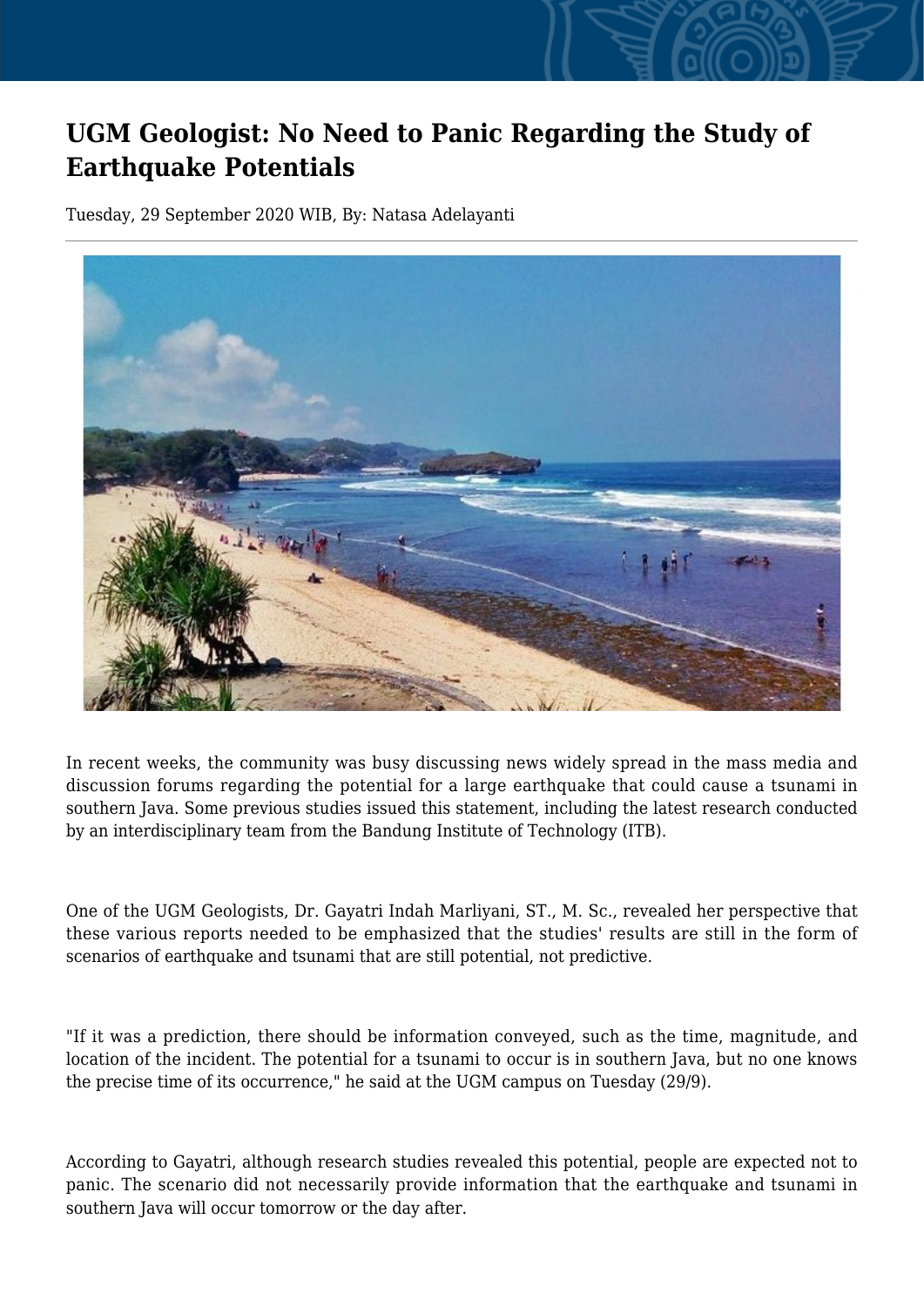According to her, there is still no innovative technology to make predictions with high accuracy until now. The community's foremost important effort is to prepare themselves for all possible disasters, including earthquakes and tsunamis.

For instance, if a tsunami occurs, the community must know where they have to go. If you are on the beach and suddenly sense a big earthquake and see the seawater receding, you must immediately move away from the beach and go to a high place such as a hill or towering buildings.

"If you are more than 20 km far away from the coast, or in an area with the height of more than 30 m above sea level, there is no need to worry, the tsunami will not be possible to reach those areas," she said.

Gayatri admits that research related to earthquake prediction has begun to be explained more seriously with various approaches, including seismicity analysis, interference with electromagnetic waves, the presence of Radon gas emission anomalies, and changes in groundwater levels.

Several researchers began to monitor various parameters in locations suspected of being tectonically active to determine the relationship between abnormal patterns and earthquake events. Several limitations in applying these methods include the sensor having to be close to the earthquake source and, most importantly, validating the data globally.

"Till this moment, research on earthquake prediction using these approaches has not yet produced predictions that consistently provide positive correlations. To be able to say that it is indicative, the results of monitoring must statistically reveal that there is a notable correlation between the incident and the oddity," Gayatri said.

According to Gayatri, who also needs to know inactive subduction areas such as Sumatra and Java, earthquakes with small-medium magnitudes (<M4) occur almost every day. Suppose someone makes a very general prediction, for example, an earthquake with magnitude M4 will occur in the area along the Java-Sumatra subduction within a few days. People can't say it was truly a prediction because it is always happening even without being predicted.

"Even so, we should keep proceeding with this study of earthquake predictions because if it is successful, it will provide human life with tremendous benefits," she explained.

Regarding this disaster potential, the most important thing is how the government handles infrastructure preparation that supports the evacuation process, independent and coordinated